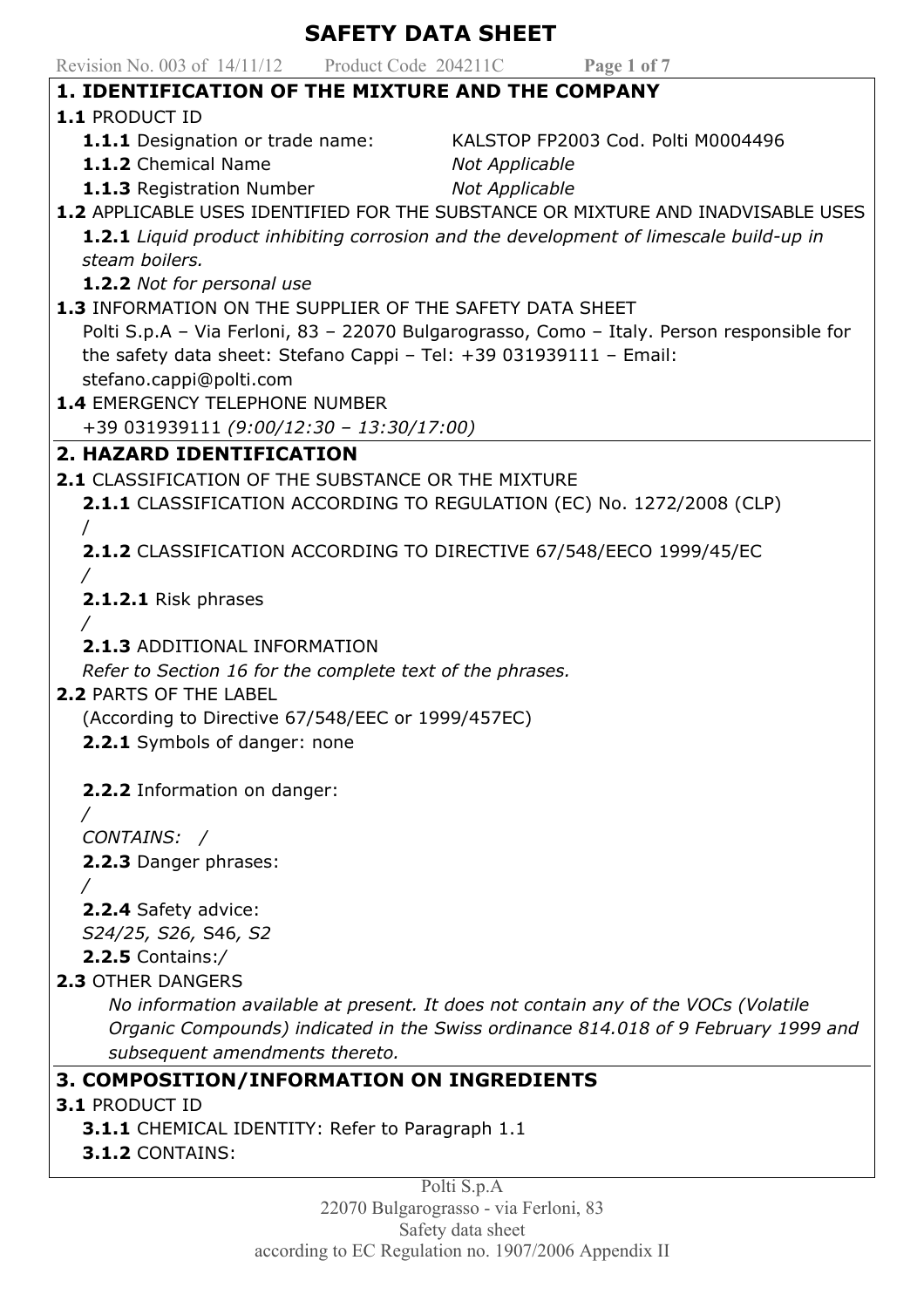| Revision No. 003 of $14/11/12$                                                                                                          | Product Code 204211C<br>Page 2 of 7                                                                                                                                                                       |  |  |
|-----------------------------------------------------------------------------------------------------------------------------------------|-----------------------------------------------------------------------------------------------------------------------------------------------------------------------------------------------------------|--|--|
| 1 - 5%: Tetrasodium EDTA CAS No. 64-02-8                                                                                                | EINECS No. 200-573-9                                                                                                                                                                                      |  |  |
| XN: R22 R41                                                                                                                             | S2 S26 S39 S46                                                                                                                                                                                            |  |  |
| H302 H318 H332                                                                                                                          |                                                                                                                                                                                                           |  |  |
| Acute Tox. Oral 4                                                                                                                       |                                                                                                                                                                                                           |  |  |
| Eye Dam. 1                                                                                                                              |                                                                                                                                                                                                           |  |  |
| Acute Tox. Inhalation 4                                                                                                                 |                                                                                                                                                                                                           |  |  |
| <b>4. FIRST AID MEASURES</b>                                                                                                            |                                                                                                                                                                                                           |  |  |
| 4.1 DESCRIPTION OF THE FIRST AID MEASURES                                                                                               |                                                                                                                                                                                                           |  |  |
| <b>General Information</b>                                                                                                              |                                                                                                                                                                                                           |  |  |
| 4.1.1 SKIN CONTACT                                                                                                                      | Wash carefully with soap and water; rinse thoroughly<br>with water. Remove contaminated clothing. If<br>irritation persists or there are visible signs of damage<br>to skin tissues, consult a physician. |  |  |
| 4.1.2 EYE CONTACT                                                                                                                       | Wash thoroughly with water for at least 10<br>minutes. Consult a physician if irritation persists or<br>there are visible signs of damage to skin tissue.                                                 |  |  |
| 4.1.3 SWALLOWING                                                                                                                        | Rinse the mouth with water. Immediately<br>consult a physician. Do not induce vomiting.                                                                                                                   |  |  |
| 4.1.4 INHALATION                                                                                                                        | Take the person outdoors and consult<br>a physician immediately.                                                                                                                                          |  |  |
| 4.2 PRINCIPAL SYMPTOMS AND EFFECTS, BOTH ACUTE AND DELAYED                                                                              |                                                                                                                                                                                                           |  |  |
|                                                                                                                                         | Currently there is no information available for the                                                                                                                                                       |  |  |
|                                                                                                                                         | product.                                                                                                                                                                                                  |  |  |
| PHYSICIAN AND SPECIAL TREATMENT                                                                                                         | 4.3 INSTRUCTIONS IF IT BECOMES NECESSARY TO IMMEDIATELY CONTACT A                                                                                                                                         |  |  |
|                                                                                                                                         | Refer to Section 4.1                                                                                                                                                                                      |  |  |
|                                                                                                                                         | No information available                                                                                                                                                                                  |  |  |
| <b>5. FIRE PREVENTION MEASURES</b>                                                                                                      |                                                                                                                                                                                                           |  |  |
| <b>5.1 EXTINGUISHING MEANS</b>                                                                                                          |                                                                                                                                                                                                           |  |  |
| The product is not flammable. Should a fire develop nearby, use appropriate                                                             |                                                                                                                                                                                                           |  |  |
|                                                                                                                                         |                                                                                                                                                                                                           |  |  |
| extinguishers: carbon dioxide, extinguishers with powder or special liquids.<br>5.2 SPECIAL DANGERS STEMMING FROM THE SUBSTANCE/MIXTURE |                                                                                                                                                                                                           |  |  |
|                                                                                                                                         |                                                                                                                                                                                                           |  |  |
| No known specific danger.<br><b>5.3 RECOMMENDATIONS FOR FIRE FIGHTING EMPLOYEES</b>                                                     |                                                                                                                                                                                                           |  |  |
|                                                                                                                                         |                                                                                                                                                                                                           |  |  |
| No particular recommendation.                                                                                                           |                                                                                                                                                                                                           |  |  |
| <b>6. ACCIDENTAL RELEASE MEASURES</b>                                                                                                   |                                                                                                                                                                                                           |  |  |
| 6.1 PERSONAL PRECAUTIONS, PERSONAL PROTECTION EQUIPMENT AND PROCEDURES IN                                                               |                                                                                                                                                                                                           |  |  |
| <b>CASE OF EMERGENCY</b>                                                                                                                |                                                                                                                                                                                                           |  |  |
| Persons not assigned to the emergency:                                                                                                  |                                                                                                                                                                                                           |  |  |
| Wear glasses, gloves and protective clothing. Do not smoke, avoid open flames or other                                                  |                                                                                                                                                                                                           |  |  |
| sources of ignition.                                                                                                                    |                                                                                                                                                                                                           |  |  |
| Avoid inhaling the vapours and contact with the skin.                                                                                   |                                                                                                                                                                                                           |  |  |
| Make sure there is adequate ventilation in the work environments following accidental                                                   |                                                                                                                                                                                                           |  |  |
| leaks.                                                                                                                                  |                                                                                                                                                                                                           |  |  |
| Persons assigned to the emergency:                                                                                                      |                                                                                                                                                                                                           |  |  |
|                                                                                                                                         | Polti S.p.A                                                                                                                                                                                               |  |  |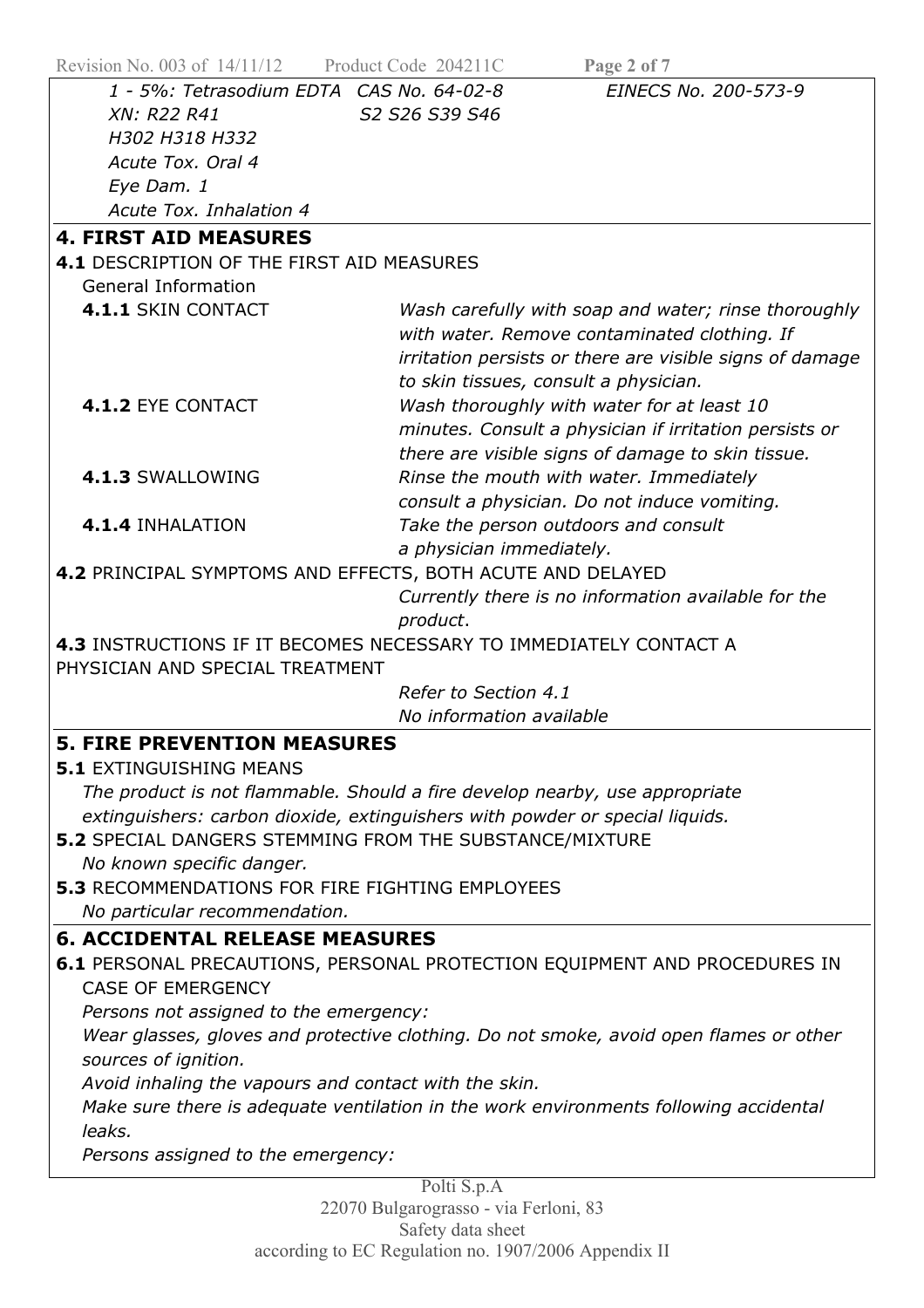| Revision No. 003 of $14/11/12$ Product Code 204211C<br>Page 3 of 7                                                                           |  |  |
|----------------------------------------------------------------------------------------------------------------------------------------------|--|--|
| <b>6.2 ENVIRONMENTAL PRECAUTIONS:</b>                                                                                                        |  |  |
| Avoid possible contamination of the surrounding environment.                                                                                 |  |  |
| Do not empty directly into waterways, the sewer system, or air, soil or water                                                                |  |  |
| environments.                                                                                                                                |  |  |
| <b>6.3 METHODS AND EQUIPMENT FOR CONTAINMENT AND RECOVERY</b>                                                                                |  |  |
| Containment:                                                                                                                                 |  |  |
| Immediately use appropriate absorbent substances to contain the leaks, in                                                                    |  |  |
| accordance with current regulations.                                                                                                         |  |  |
| Dispose of the leaks in accordance with National Regulations.                                                                                |  |  |
| <b>6.4 REFERENCE TO OTHER SECTIONS</b>                                                                                                       |  |  |
| Refer to Sections 8 and 13.                                                                                                                  |  |  |
| <b>7. HANDLING AND STORAGE</b>                                                                                                               |  |  |
| <b>7.1 PRECAUTIONS FOR SAFE HANDLING</b>                                                                                                     |  |  |
| Avoid contact with eyes and skin.                                                                                                            |  |  |
| Use safety gloves and glasses.                                                                                                               |  |  |
| Avoid high temperatures during processing.                                                                                                   |  |  |
| Do not smoke, avoid open flames or other sources of ignition.                                                                                |  |  |
| Maintain adequate ventilation in the work environments.                                                                                      |  |  |
| Do not eat or drink in the work environments.                                                                                                |  |  |
| Do not swallow or apply to skin as it is.                                                                                                    |  |  |
| 7.1.1 MEASURES OF PROTECTION                                                                                                                 |  |  |
| Maintain adequate local and general ventilation in the areas where the product is                                                            |  |  |
| handled.                                                                                                                                     |  |  |
| Avoid sources of ignition.                                                                                                                   |  |  |
| Keep the accumulation of fine dust to a minimum.                                                                                             |  |  |
| 7.1.2 GENERAL RECOMMENDATIONS FOR PROFESSIONAL HYGIENE                                                                                       |  |  |
| We recommend good personal hygiene.                                                                                                          |  |  |
| 7.2 CONDITIONS FOR SAFE STORAGE, INCLUDING POSSIBLE INCOMPATIBILITIES                                                                        |  |  |
| We recommend storing this product in a cool, dry and well ventilated place. In well                                                          |  |  |
| sealed, preferably full containers. Avoid high temperatures. Keep away from light.                                                           |  |  |
| Store in original packages. Do not reuse the empty container.                                                                                |  |  |
| Comply with normal storage rules.                                                                                                            |  |  |
| 7.3 SPECIFIC SPECIAL USES                                                                                                                    |  |  |
| No information currently available.                                                                                                          |  |  |
| 8. CONTROL OF EXPOSURE/PERSONAL PROTECTION<br><b>8.1 CONTROL PARAMETERS</b>                                                                  |  |  |
| <b>8.2 CONTROLS AGAINST EXPOSURE</b>                                                                                                         |  |  |
|                                                                                                                                              |  |  |
| Provide adequate ventilation. Use localised suction if necessary.<br>Avoid any release into the surrounding environment as much as possible. |  |  |
| Avoid exposure to high temperatures during processing.                                                                                       |  |  |
| <b>8.3 PERSONAL PROTECTION:</b>                                                                                                              |  |  |
| Protection for the eyes: we recommend using safety glasses.                                                                                  |  |  |
| Protection for the hands: we recommend using gloves that are resistant to chemical                                                           |  |  |
| substances.                                                                                                                                  |  |  |
| Protection of the skin: avoid contact with the skin by wearing safety clothing and                                                           |  |  |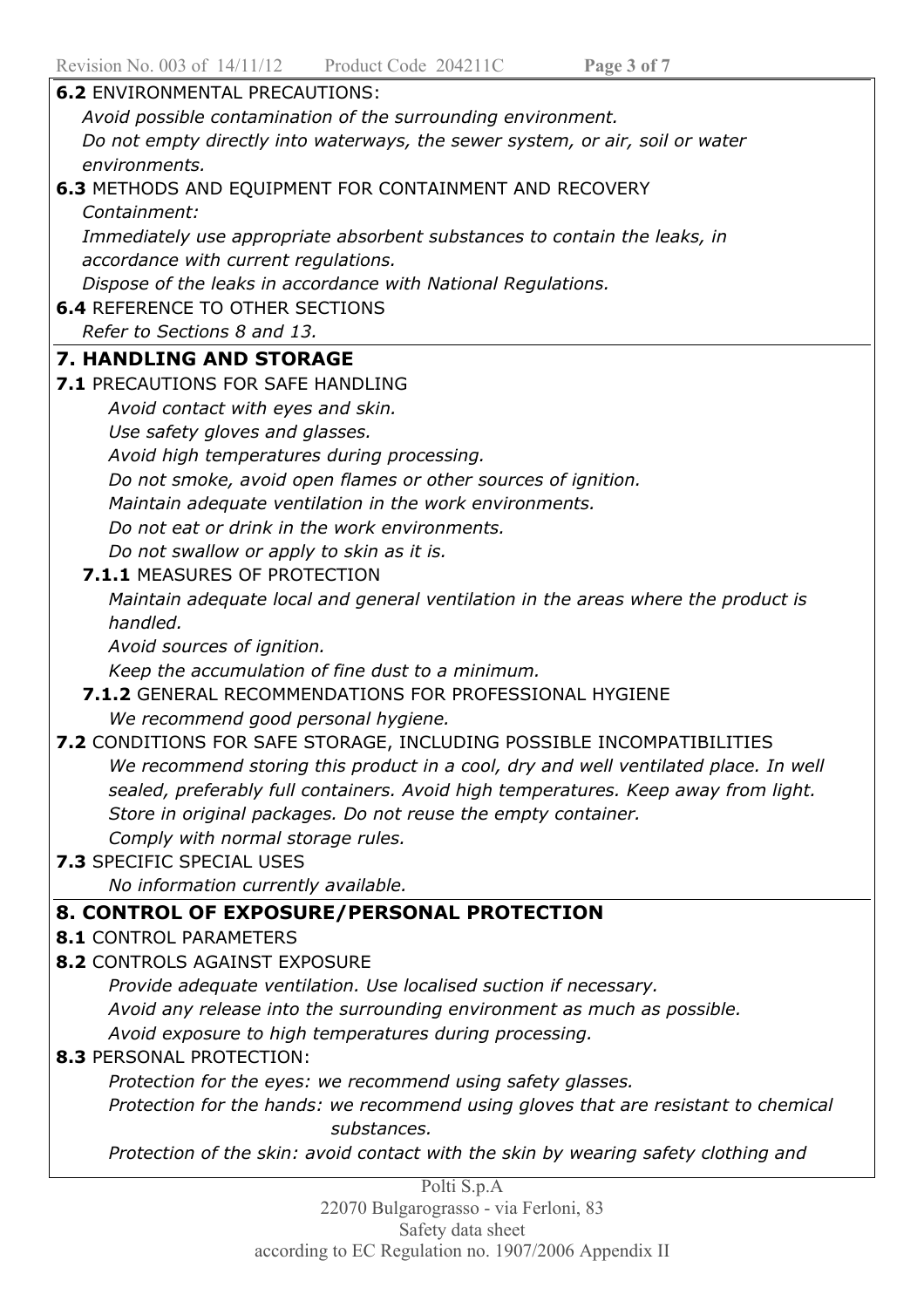| gloves.                                                       |                                                                                        |  |
|---------------------------------------------------------------|----------------------------------------------------------------------------------------|--|
|                                                               | Protection of the respiratory tract: provide adequate ventilation, use extractor fans. |  |
| 9. PHYSICAL AND CHEMICAL PROPERTIES                           |                                                                                        |  |
| 9.1 INFORMATION ON THE BASIC PHYSICAL AND CHEMICAL PROPERTIES |                                                                                        |  |
| 9.1.1 - Appearance:                                           | liquid                                                                                 |  |
| <b>9.1.2 - Colour:</b>                                        | transparent/brownish                                                                   |  |
| 9.1.3 - Odour/Olfactory Note:                                 | imperceptible                                                                          |  |
| $9.1.4 - pH:$                                                 | about 10.5(at 20°C)                                                                    |  |
| 9.1.5 - Melting Point/Freezing                                |                                                                                        |  |
| Point (°C):                                                   | Not available                                                                          |  |
| 9.1.6 - Initial Boiling Point (°C):                           |                                                                                        |  |
| 9.1.7 - Flammability Point (closed                            |                                                                                        |  |
| $cup -$ °C):                                                  |                                                                                        |  |
| 9.1.8 - Evaporation Rate:                                     | N.A.                                                                                   |  |
| 9.1.9 - Spontaneous flammability:                             | $\overline{ }$                                                                         |  |
| 9.1.10 - Upper/lower flammability or                          |                                                                                        |  |
| explosive limit:                                              |                                                                                        |  |
| 9.1.11 - Vapour pressure(Pa):                                 | N.A.                                                                                   |  |
| 9.1.12 - Vapour density:                                      | N.A.                                                                                   |  |
| 9.1.13 - Relative density $(20 °C)$ :                         | 1.00174                                                                                |  |
| 9.1.14 - Solubility in water:                                 | total                                                                                  |  |
| 9.1.15 - Coefficient of distribution                          |                                                                                        |  |
| (n-octanol/water):                                            | N.A.                                                                                   |  |
| <b>9.1.16</b> - Spontaneous ignition temperature: /           |                                                                                        |  |
| 9.1.17 - Decomposition temperature:                           | $>$ 200°C                                                                              |  |
| <b>9.1.18</b> - Viscosity (20°C):                             |                                                                                        |  |
| 9.1.19 - Explosive properties:                                |                                                                                        |  |
| 9.1.20 - Oxidising properties:                                |                                                                                        |  |
| <b>9.2 OTHER INFORMATION</b>                                  |                                                                                        |  |
| <b>10. STABILITY AND REACTIVITY</b>                           |                                                                                        |  |
| 10.1 REACTIVITY                                               |                                                                                        |  |
| No known dangerous reaction                                   |                                                                                        |  |
| <b>10.2 CHEMICAL STABILITY</b>                                |                                                                                        |  |
|                                                               | Stable product under normal conditions. Does not cause any hazardous polymerization.   |  |
| <b>10.3 POSSIBILITY OF DANGEROUS REACTIONS</b>                |                                                                                        |  |
| No information available.                                     |                                                                                        |  |
| 10.4 CONDITIONS TO AVOID                                      |                                                                                        |  |
| Avoid contact with oxidising and reducing agents.             |                                                                                        |  |
| Do not heat the closed containers.                            |                                                                                        |  |
| Excessive heat, high temperatures (above 200°C).              |                                                                                        |  |
| <b>10.5 INCOMPATIBLE MATERIALS</b>                            |                                                                                        |  |
| No information available.                                     |                                                                                        |  |
| <b>10.6 HAZARDOUS DECOMPOSITION PRODUCTS</b>                  |                                                                                        |  |
| Thermal decomposition can cause the release of irritating     |                                                                                        |  |
| gas and vapours.                                              |                                                                                        |  |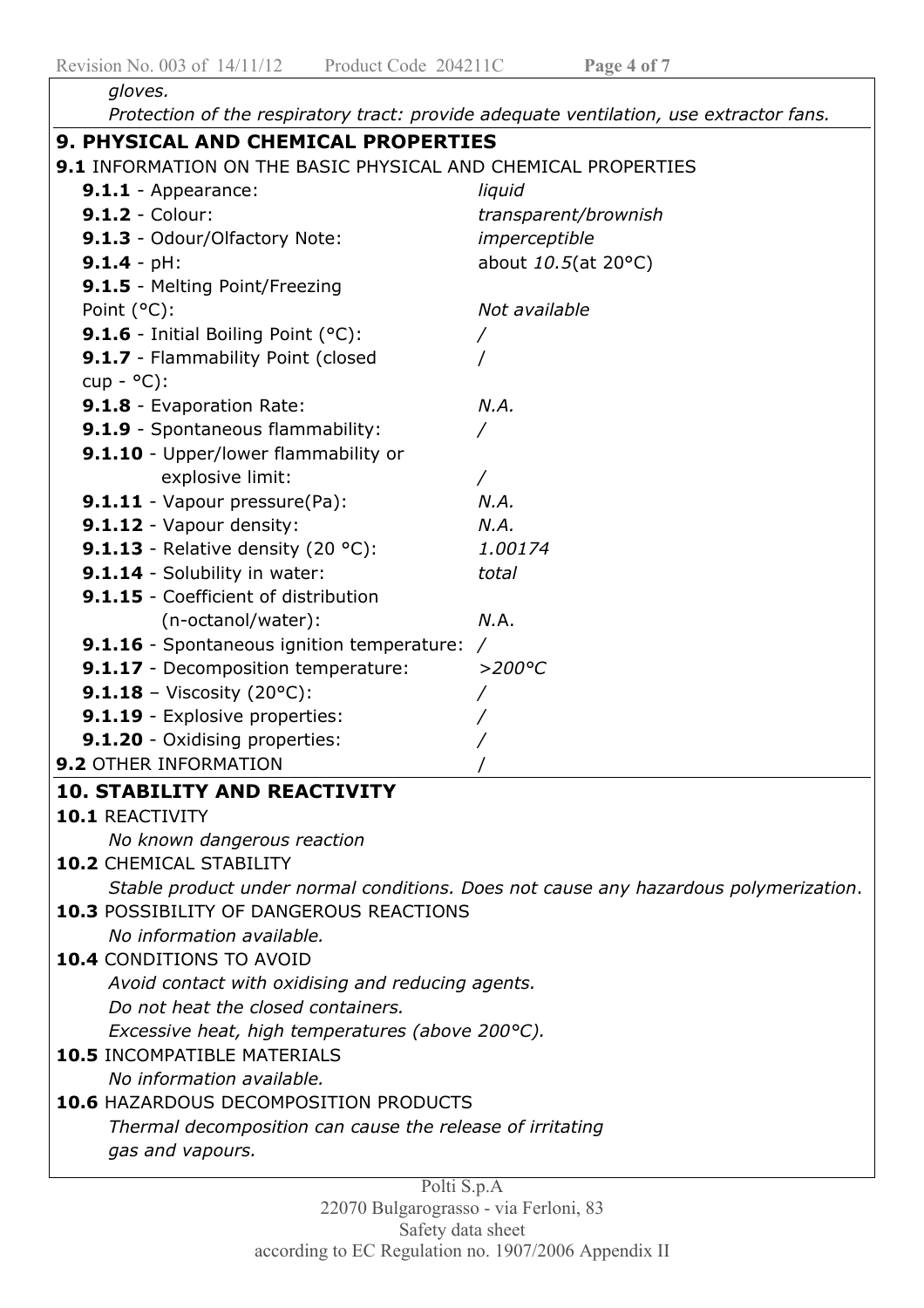$\overline{\mathbb{I}}$ 

| 11.1 INFORMATION ON TOXICOLOGICAL EFFECTS                                                                                                                                                                                                                                     |                   |
|-------------------------------------------------------------------------------------------------------------------------------------------------------------------------------------------------------------------------------------------------------------------------------|-------------------|
| No information is available on the specific product (mixture).                                                                                                                                                                                                                |                   |
| 11.1.1 ACUTE TOXICITY:                                                                                                                                                                                                                                                        |                   |
| <b>11.1.1.1</b> LD <sub>50</sub> (in rats) of <i>Tetrasodium EDTA</i> : 1700 - 1913 mg/kg or >2000 mg/kg                                                                                                                                                                      |                   |
| (source GestisSubstance Database).                                                                                                                                                                                                                                            |                   |
| 11.1.1.2 LD <sub>50</sub> cutaneous (mg/Kg in rabbits) Not available                                                                                                                                                                                                          |                   |
| 11.1.1.3 LD <sub>50</sub> inhalation (mg/Kg in rats) Not available                                                                                                                                                                                                            |                   |
| 11.1.2 IRRITATION Possible irritation to the eyes and skin                                                                                                                                                                                                                    |                   |
| 11.1.3 CUTANEOUS SENSITISATION:                                                                                                                                                                                                                                               | Not available     |
| 11.1.4 CARCINOGENIC, MUTAGENIC, REPRODUCTIVE TOXICITY:                                                                                                                                                                                                                        |                   |
| The tests performed on the EDTA and its alkaline salts demonstrate that there is no                                                                                                                                                                                           |                   |
| evidence of carcinogenic or mutagenic properties even when given in doses up to 1000                                                                                                                                                                                          |                   |
|                                                                                                                                                                                                                                                                               |                   |
| mg/kg. Tetrasodium EDTA is not considered to have any carcinogenic effect.                                                                                                                                                                                                    |                   |
| 11.1.5 OTHER INFORMATION                                                                                                                                                                                                                                                      |                   |
| <b>12. ECOLOGICAL INFORMATION</b>                                                                                                                                                                                                                                             |                   |
| <b>12.1.1</b> LC <sub>50</sub> Fish - 96 h (Tetrasodium EDTA)                                                                                                                                                                                                                 | minimum 486 mg/l  |
|                                                                                                                                                                                                                                                                               | maximum 3090 mg/l |
|                                                                                                                                                                                                                                                                               | median 1550 mg/l  |
| (Reference: Batchelder, T.L., H.C. Alexander, and W.M. McCarty 1980. Acute Fish Toxicity                                                                                                                                                                                      |                   |
| of the Versene Family of Chelating Agents. Bull. Environ. Contam. Toxicol. 24(4): 543-549)                                                                                                                                                                                    |                   |
| <b>12.1.2</b> $EC_{50}$ Daphnia<br>Not available                                                                                                                                                                                                                              |                   |
| <b>12.1.3</b> $EC_{50}$ Alga<br>Not available                                                                                                                                                                                                                                 |                   |
| <b>12.2 PERSISTENCE AND DEGRADABILITY</b>                                                                                                                                                                                                                                     |                   |
| The product is easily biodegradable.<br><b>12.3 BIOACCUMULATION POTENTIAL</b><br>Not available<br>12.4 MOBILITY IN SOIL<br>Not available<br>12.5 RESULTS OF THE PBT AND VPVB ASSESSMENT<br>No information available<br>12.6 OTHER ADVERSE EFFECTS<br>No information available |                   |
| <b>13. DISPOSAL CONSIDERATIONS</b>                                                                                                                                                                                                                                            |                   |
| 13.1 METHODS FOR HANDLING THE WASTE                                                                                                                                                                                                                                           |                   |
|                                                                                                                                                                                                                                                                               |                   |
| For handling and arrangements in case of accidental dispersal of the waste, the general                                                                                                                                                                                       |                   |
| the instructions provided in Sections 6 and 7 apply. Dispose of in accordance with                                                                                                                                                                                            |                   |
| current local and national regulations.                                                                                                                                                                                                                                       |                   |
| <b>14. TRANSPORT INFORMATION</b>                                                                                                                                                                                                                                              |                   |
| 14.1 UN                                                                                                                                                                                                                                                                       |                   |
| <b>14.1.1 UN Number</b>                                                                                                                                                                                                                                                       |                   |
| 14.1.2 UN Shipping Name                                                                                                                                                                                                                                                       |                   |
| 14.1.3 Class of danger applied to the                                                                                                                                                                                                                                         |                   |
| Transport<br>Polti S.p.A                                                                                                                                                                                                                                                      |                   |

22070 Bulgarograsso - via Ferloni, 83 Safety data sheet according to EC Regulation no. 1907/2006 Appendix II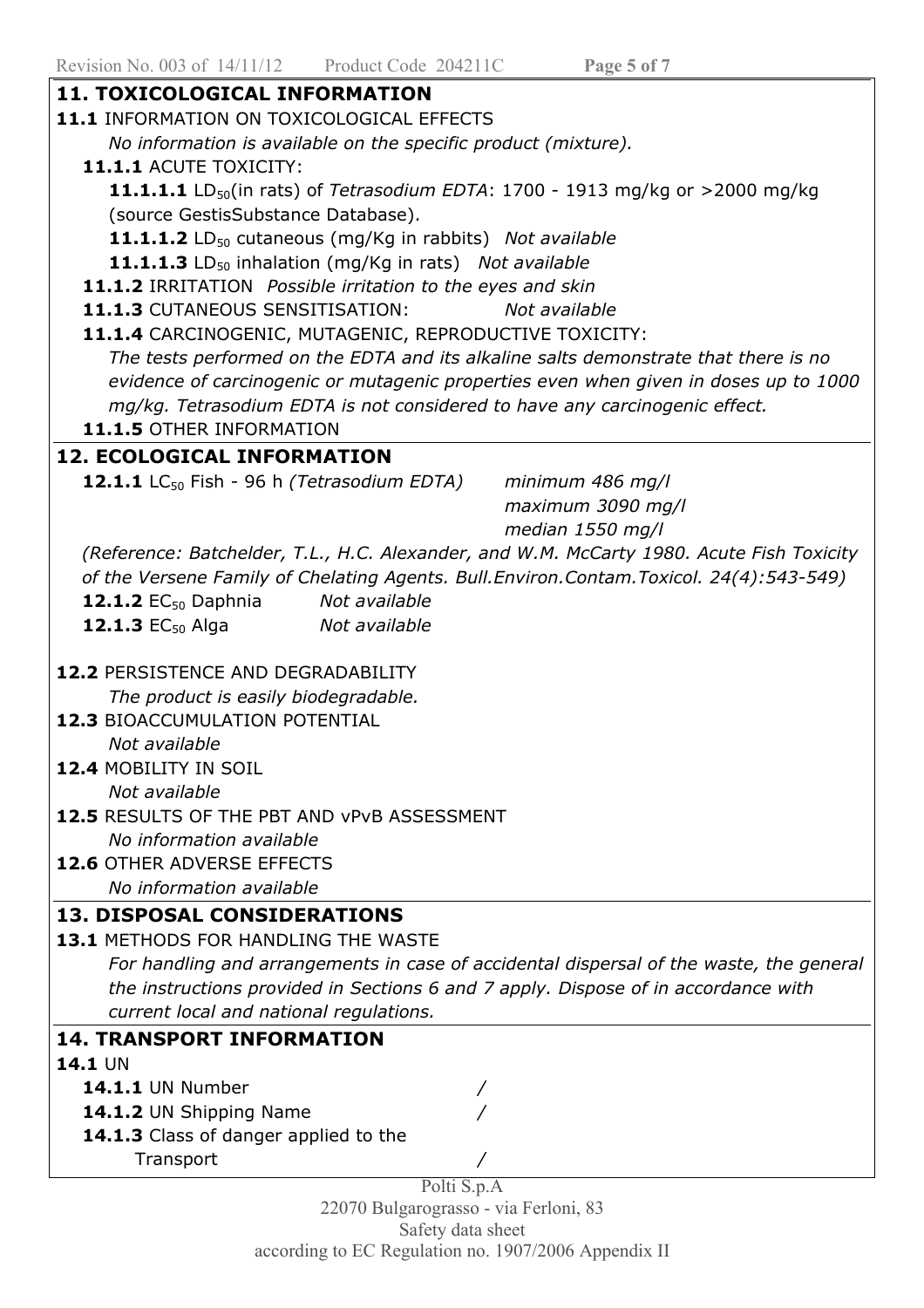| 14.1.4 Packaging Group                |                                                                                  |
|---------------------------------------|----------------------------------------------------------------------------------|
| 14.1.5 Dangers to the environment     |                                                                                  |
| 14.1.6 Special precautions for        |                                                                                  |
| <b>Users</b>                          |                                                                                  |
| 14.1.7 Bulk transport in accordance   |                                                                                  |
| with Annex II of MARPOL 73/78 and the |                                                                                  |
| IBC code Not applicable.              |                                                                                  |
| 14.2 ADR/RID/ADN                      |                                                                                  |
| <b>14.2.1 UN Number</b>               |                                                                                  |
| 14.2.2 UN Shipping Name               |                                                                                  |
| 14.2.3 Class of danger applied to the |                                                                                  |
| transport                             |                                                                                  |
| 14.2.4 Packaging Group                |                                                                                  |
| 14.2.5 Dangers to the environment     |                                                                                  |
| 14.2.6 Special precautions for        |                                                                                  |
| <b>Users</b>                          |                                                                                  |
| 14.2.7 Bulk transport in accordance   |                                                                                  |
| with Annex II of MARPOL 73/78 and the |                                                                                  |
| IBC code Not applicable.              |                                                                                  |
| 14.3 IMDG CODE                        |                                                                                  |
| <b>14.3.1 UN Number</b>               |                                                                                  |
| 14.3.2 UN Shipping Name               |                                                                                  |
| 14.3.3 Class of danger applied to the |                                                                                  |
| Transport                             |                                                                                  |
| 14.3.4 Packaging Group                |                                                                                  |
| 14.3.5 Dangers to the environment     |                                                                                  |
| 14.3.6 Special precautions for        |                                                                                  |
| <b>Users</b>                          |                                                                                  |
| 14.3.7 Bulk transport in accordance   |                                                                                  |
| with Annex II of MARPOL 73/78 and the |                                                                                  |
| IBC code                              | Not applicable.                                                                  |
| 14.4 ICAO/IATA                        |                                                                                  |
| <b>14.4.1 UN Number</b>               |                                                                                  |
| 14.4.2 UN Shipping Name               |                                                                                  |
| 14.4.3 Class of danger applied to the |                                                                                  |
| Transport                             |                                                                                  |
| 14.4.4 Packaging Group                |                                                                                  |
| 14.4.5 Dangers to the environment     |                                                                                  |
| 14.4.6 Special precautions for        |                                                                                  |
| <b>Users</b>                          |                                                                                  |
| 14.4.7 Bulk transport in accordance   |                                                                                  |
| with Annex II of MARPOL 73/78 and the |                                                                                  |
| IBC code                              | Not applicable.                                                                  |
| <b>15. REGULATORY INFORMATION</b>     |                                                                                  |
|                                       | 15.1 RULES AND LEGISLATION ON HEALTH, SAFETY AND THE ENVIRONMENT SPECIFIC TO THE |